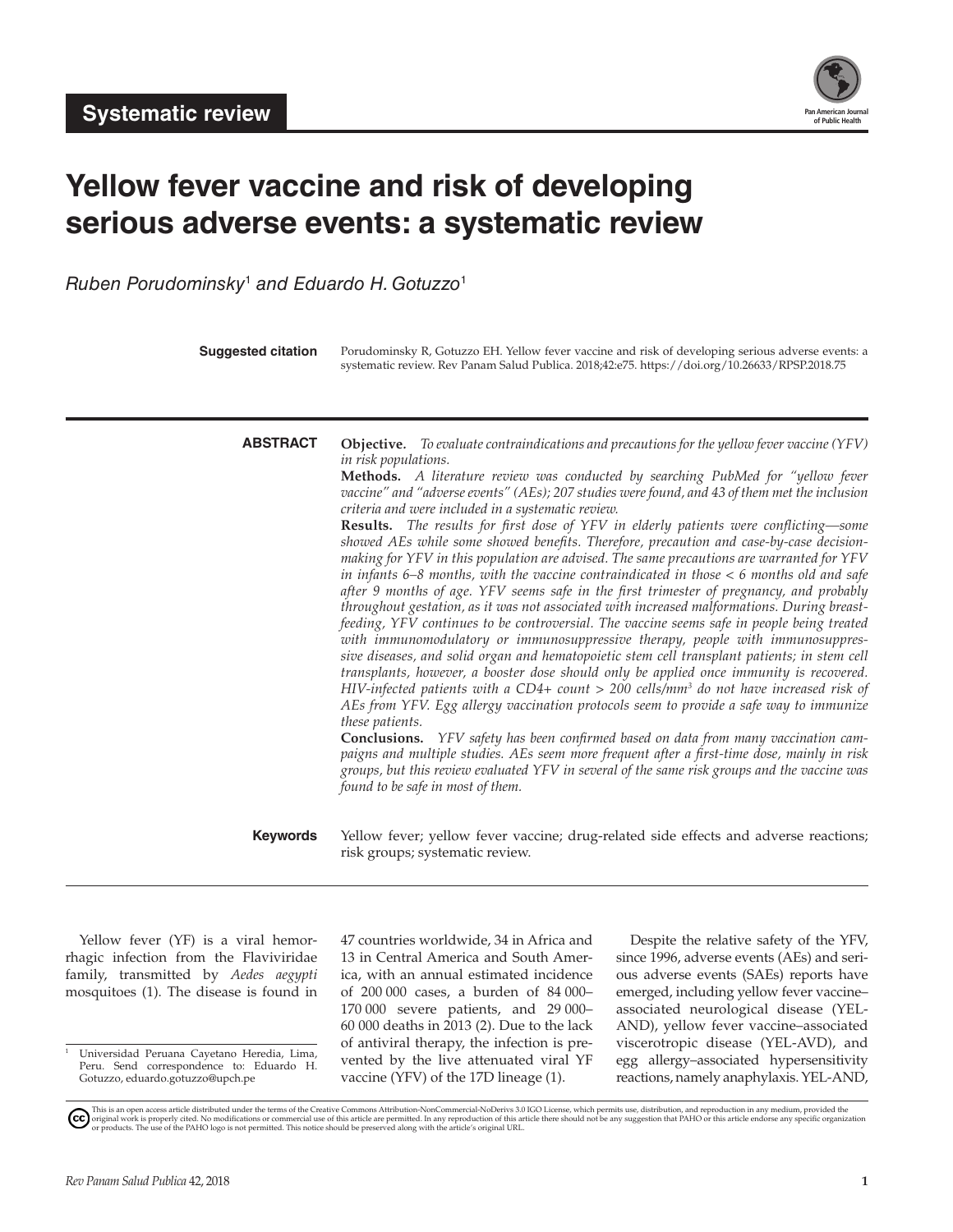Systematic review Porudominsky & Gotuzzo • Yellow fever vaccine and risk of serious adverse events

formerly known as post-vaccinal encephalitis, was the most common SAE, with 23 reported cases (including 16 infants < 9 months old) from 1945 to 2007. YEL-AVD, initially called febrile multi-organic failure syndrome, was reported in 10 travelers worldwide from 1996 to 2001. Beginning in 2002, the reports have increased, with two suspected cases of YEL-AND and four cases of YEL-AVD in the United States that year (3). This trend continues to grow, and even old reports suggest that AEs may have been occurring since the introduction of the vaccine in 1945 (4).

While the estimated risk of complications in vaccinated patients is low in U.S. and European travelers, with the rate of YEL-AVD ranging from 0.25 to 0.4 per 100 000 doses, in a vaccination campaign in Peru, the rate of YEL-AVD was 7.9 per 100 000 doses (5). In a study of preventive vaccination in eight African countries, the rate of YEL-AVD, YEL-AND, and anaphylaxis was 0.25 to 0.4, 0.25 to 9.9, and 0.9 to 1.8 cases per 100 000 doses respectively (6). In an observational prospective study of 700 vaccinated travelers older than 60 years in Brazil, for the years 2009 to 2010, AEs were considerably higher in first-dose vaccinated patients (17.5%) compared to those who had a previous dose (9.5%), but there were no reported SAEs; the mean time to onset of symptoms was 4.2 days (0–15 days) and the mean duration of symptoms was 2.7 days (0.5–10 days) (7).

Based on the rate of reported AEs and SAEs, YFV contraindications (Table 1) and precautions (Table 2) were issued by the World Health Organization (WHO) (8).

In June 2016 WHO withdrew its recommendation for a booster dose of YFV every 10 years due to the optimal levels of immunogenicity and lifelong protection shown from a single dose, based on various research, including a 2013 Peruvian systematic review of 22 studies on the protective efficacy and duration of immunity of YFVs (9). Nonetheless, the booster requirement remains for certain populations, such as pregnant patients, stem cell transplant recipients, and HIV-infected patients (10).

The benefits of the YFV have been shown in recent outbreaks. For example, last February 2017, a YF outbreak that began in 2015 in Angola and the Democratic Republic of Congo, with 7 293

suspected cases and 137 confirmed deaths, officially ended after a crucial vaccination campaign, which depleted the global stockpile of YFV several times (11). Another YF outbreak that began in Brazil in 2017 and is still ongoing shows the need for the YFV to control epidemics, with 398 confirmed cases and 143 deaths as of April 2017, mostly in rural areas (12).

Therefore, the importance of massive YFV vaccination campaigns is clear, but the risk of AEs remains, especially for those in high-risk groups inadvertently exposed to the vaccine. This systematic review evaluated contraindications and precautions for the YFV in risk populations.

#### **MATERIALS AND METHODS**

A literature review of AEs occurring after YFV in high-risk groups was conducted by searching the public database PubMed for the words "yellow fever," "vaccine," "adverse events," and "contraindication" as well as the following MeSH terms: "yellow fever vaccine/ adverse effects" and "yellow fever vaccine/contraindications."

A total of 207 papers were found which, after filters and review, were narrowed down to 43 included studies. The process is depicted in Figure 1. The methodologies used in the included studies are listed in Table 3 and the number of studies covering each population group at risk of developing AEs is shown in Table 4.

#### **TABLE 1. Contraindications for the yellow fever vaccine (YFV) according to World Health Organization recommendations**

| <b>YFV</b> contraindication                   |
|-----------------------------------------------|
| $Age < 6$ months                              |
| Thymus disease                                |
| Immunomodulatory or immunosuppressive therapy |
| Symptomatic HIV infection or $CD4 + 200/mm^3$ |
| Malignant neoplasm                            |
| Transplant patient                            |
| Primary immunodeficiencies                    |
| Hypersensitivity to egg antigens              |
|                                               |

**Source:** Prepared by the authors based on data from (8).

**TABLE 2. Population groups at risk of developing adverse events (AEs) after yellow fever vaccine (YFV) and thus requiring precautions and case-by-case analysis for inclusion in YFV campaigns according to World Health Organization recommendations**

| Carriers: Disponsed but the puthous begand an data from (0)                                                                    |  |  |
|--------------------------------------------------------------------------------------------------------------------------------|--|--|
| Breastfeeding women                                                                                                            |  |  |
| Pregnant women                                                                                                                 |  |  |
| Adults > 60 years at first vaccination                                                                                         |  |  |
| Infants 6–8 months old (YFV only recommended for<br>this group during epidemics when risk of<br>transmission may be very high) |  |  |
|                                                                                                                                |  |  |
| Population groups at risk of AEs after YFV                                                                                     |  |  |

**Source:** Prepared by the authors based on data from (8).

**FIGURE 1. Flowchart of study selection process for systematic review of yellow fever vaccine (YFV) and risk of developing serious adverse events, Peru, 2017**



**Source:** Prepared by the authors based on the study selection process.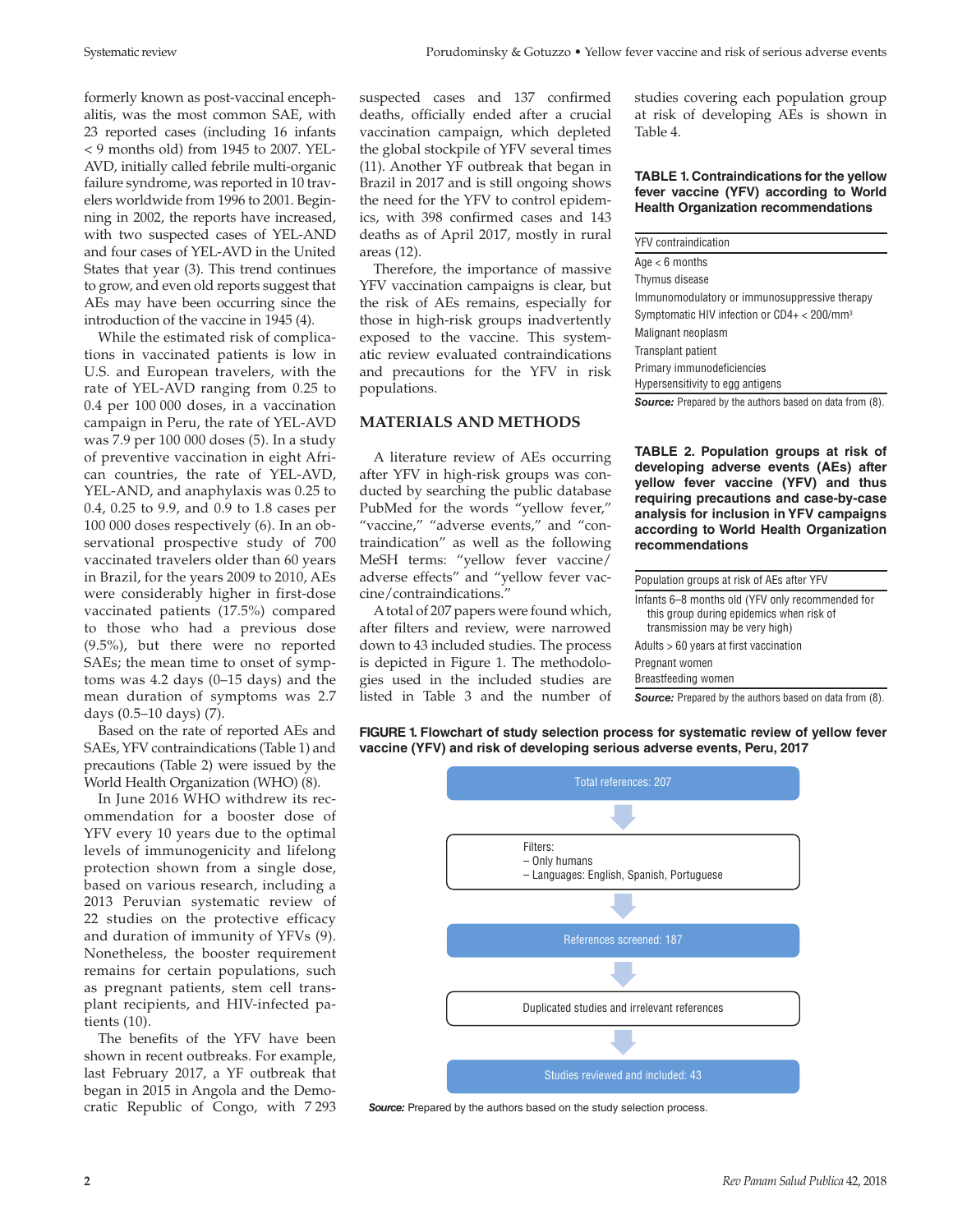**TABLE 3. Methodology of studies included in a systematic review of yellow fever vaccine (YFV) and risk of developing serious adverse events (***n* **= 43), Peru, 2017**

| Methodology                 | No. of studies |
|-----------------------------|----------------|
| Case reports                | 11             |
| Case series                 | 6              |
| Prospective cohort          | 8              |
| Retrospective cohort        | 8              |
| Case controls               |                |
| Randomized controlled trial | 2              |
| Review article              |                |
| Total                       | 43             |

**Source:** Prepared by the authors based on the systematic review.

**TABLE 4. Number of studies, by study sample at risk of developing adverse events (AEs) from yellow fever vaccine (YFV), included in systematic review of YFV and risk of AEs (***n* **= 43), Peru, 2017**

| Study sample                                                   | No. of studies |
|----------------------------------------------------------------|----------------|
| Elderly                                                        | 8              |
| Infants and young children                                     | 5              |
| Pregnant women                                                 | 4              |
| Breastfeeding women                                            | 3              |
| People with thymus disease                                     |                |
| People receiving immunomodulatory or immunosuppressive therapy | 6              |
| People with HIV infection                                      | 8              |
| Transplant patients                                            |                |
| - Solid organ                                                  | 2              |
| - Hematopoietic stem cell                                      | 3              |
| People with multiple sclerosis                                 |                |
| People with hypersensitivity to egg antigens                   | 2              |

**Source:** Prepared by the authors based on the systematic review.

#### **RESULTS**

#### **Elderly**

Many studies have identified patients older than 65 years—mainly those receiving their first dose of the vaccine—as being at risk for SAEs. For example, a 2001 report from the U.S. Vaccine Adverse Event Reporting System (VAERS) showed an SAE reporting rate for 1990– 1998 of 5.8 and 18.1 per 100 000 doses for people 65–74 years old and ≥ 75 years old respectively (13). The revised reporting rate from the 2015 VAERS report update for patients older than 60 years was 5.3 per 100 000 vaccinations, with a risk of YEL-AVD and YEL-AND of 1.8 and 1.4 per 100 000 vaccinations respectively (14). In a review from Australia's Adverse Drug Reactions Advisory Committee for the years 1993–2002, the reporting rate for SAEs in people more than 65 years old was higher than the younger group's rate (relative risk reduction (RRR): 8.95; 95% confidence interval (CI): 1.49–53) (15).

However, recent studies on AEs and SAEs associated with YFV not only failed to show any SAEs but also indicated no differences in the rate of AEs between the regular population and elderly groups. The abovementioned study of 700 vaccinated travelers older than 60 years in Brazil showed similar rates of AEs for the two groups: 15.3% for the elderly and 17.7%–21.7% for the general population, despite the presence of concomitant diseases in 60.3% of the patients studied; most immunosuppressed people were not vaccinated (3.9%), and the few who were did not develop AEs (7). In the large study of preventative vaccination in eight African countries, only two cases of hypersensitivity were reported in the elderly, and, again, no SAEs were found (6).

In a 2013 systematic review of YEL-AVD risk in elderly patients, 529 articles were reviewed and 33 included (16).

Despite the higher prevalence and increased risk of SAEs in patients older than 60 years compared to younger patients, the evidence was poor, and limited; therefore, the authors conclude that vaccination with YFV should be determined case by case (16).

New studies show a higher rate of AEs in younger patients compared to their older counterparts, and the absence of SAE reports. In a 2011 prospective controlled cohort study of 60 patients, AEs (all mild) were more frequent in younger patients than in elderly patients (30% versus 14% for injection site-related (local) AEs and 40% versus 21% for systemic AEs low-grade fever, myalgia, asthenia, or headache) (17). In a 2016 prospective observational study in Tokyo with 666 patients, 55.6% reported mild AEs lasting less than 5 days—34.5% local and 38.7% systemic—and most of the cases were reported in the younger population (60.3% versus 42.9%; *P* < 0.001) (18).

#### **Infants and young children**

The WHO and U.S. Centers for Disease Control and Prevention (CDC) contraindication for the YFV in infants is for those younger than 6 months, with precautions for children up to 9 months and everyone older than 9 months who lives in or travels to endemic areas (8, 10). These indications are based on 16 infant cases among the 23 initial reported cases of YEL-AND; the other 7 cases were persons aged 3 to 76 years, including one fatal case of encephalitis in a 3-year-old (19). YEL-AND is the main SAE for the YFV.

Two randomized clinical trials indicate the safety of YFV in infants older than 9 months. The first one compared two different YFV 17D vaccines in 1 107 children in Peru, where 60% had at least one mild and self-limited AE, but there were no reported SAEs (20). In the second study, in Brazil, 1 966 children up to 23 months old received either the 17DD or 17DD-213/77 substrains of the 17D vaccine and showed similar, mild local or systemic symptoms (25%), with only two SAEs that had no causal association (21). Another study showed six cases in children 3 to 5 years old (two with YEL-AND and one with YEL-AVD, who died, and three cases of hypersensitivity), but the incidence rates were very low (6).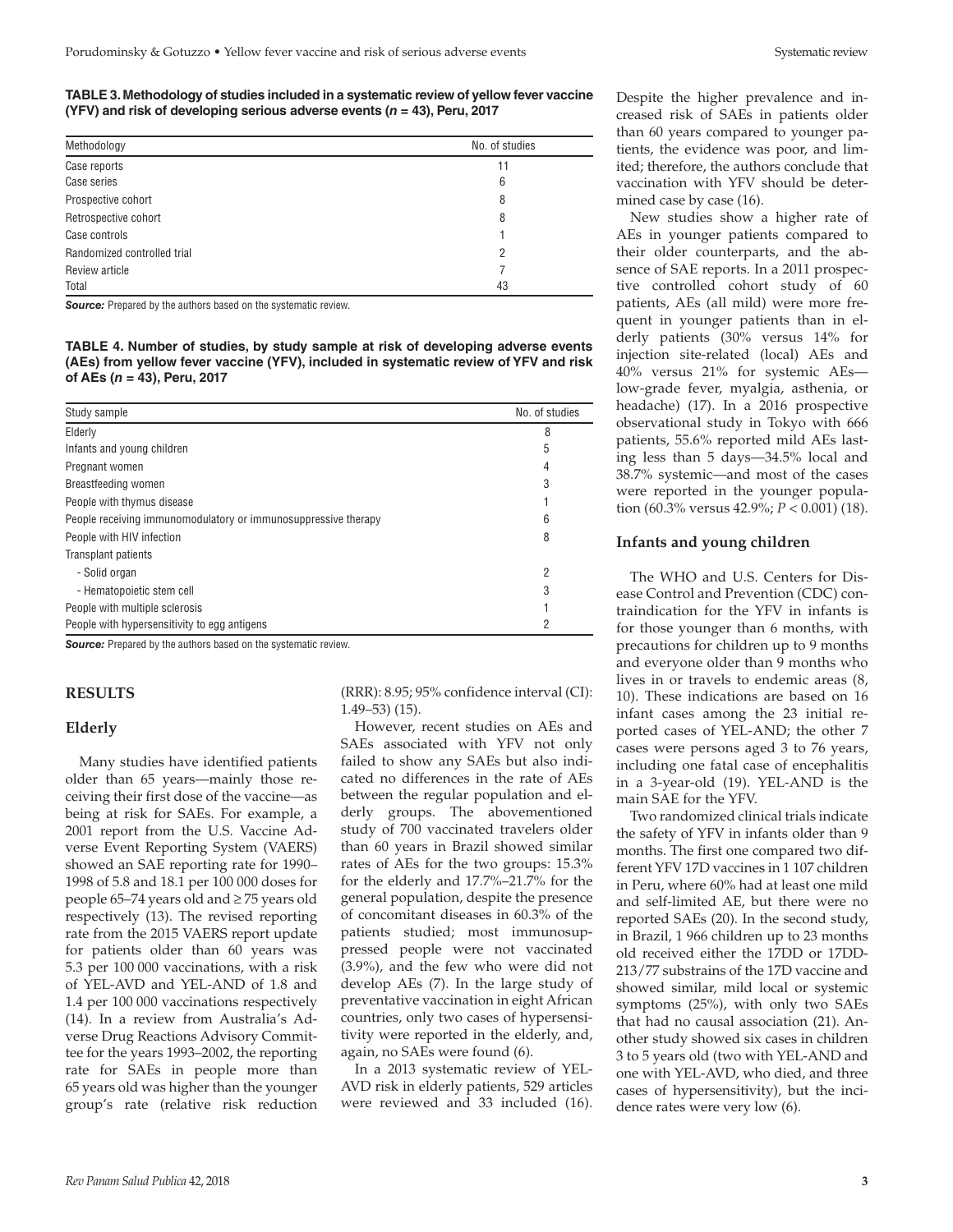# **Pregnancy**

YFV safety in pregnancy is not well established and fetus infection and malformations are dreaded AEs. Available studies are based on massive vaccination campaigns where pregnant women were inadvertently vaccinated.

The first case of mother-to-child transmission was reported in 1993 in Trinidad, where 1 in 41 infants whose mothers were accidentally immunized was diagnosed with asymptomatic congenital YF infection (22). A similar study in Brazil, of 39 inadvertently exposed pregnant patients and 74 controls, reported an increase in spontaneous abortions associated with YFV (23).

Nonetheless, recent studies show different results. A 2000 campaign in Brazil demonstrated first-trimester safety for the 17DD vaccine, and maternal seroconversion after a year, in 480 unintentionally vaccinated pregnant women (mean gestational age: 5.7 weeks) (24). A study of another vaccination campaign in Brazil with unintentional exposure to 304 infants (mean gestational age: 5.3 weeks) showed no increased risk of major malformations, and a false association with minor dimorphisms (25).

# **Breastfeeding**

Despite the theoretical risk of YFV secretion through breast milk, associated with an adjacent pathology, up until 2009 there were no reported cases. In April 2009, the first confirmed case of YF transmission through breast milk was reported in Brazil: an infant whose mother had received the YFV 8 days before the onset of symptoms developed meningoencephalitis, confirmed with viral ribonucleic acid (RNA) (obtained from cerebrospinal fluid) identical to the YF RNA in the 17DD vaccine; maternal blood and milk were not sampled (26).

Since then, two more unconfirmed cases have been reported: a 38-day-old infant in Brazil with a fever that evolved into a convulsive crisis was diagnosed with meningoencephalitis through a cerebrospinal fluid sample, without viral confirmation (27), and a Canadian infant whose mother was vaccinated when the newborn was 10 days old developed convulsions at 5 weeks of life (28). Again, as stated above for YFV effects in infants and young children, YEL-AND is the most important SAE in this population.

# **Thymus disease**

Thymus disorder is a contraindication for YF vaccination due to the history of thymus tumor or myasthenia gravis (MG) and thymectomy in four (16%) of the initial 25 cases of YEL-AVD identified up until October 2004 (19).

# **Immunomodulatory or immunosuppressive therapy**

Taking immunosuppressive drugs and having immunosuppressive diseases are considered a contraindication to YFV, but the term is broad and many studies show the safety of the vaccine in different settings. Details of some of the studies with AEs reports are mentioned below.

A total of 70 rheumatologic patients were vaccinated with the 17DD vaccine; the specific patient diseases were rheumatoid arthritis (RA) and systemic lupus erythematous, among others; the medications used were methotrexate, glucocorticoids, sulfasalazine, leflunomide, cyclophosphamide, or biologic drugs (such as infliximab) (29). Only 16 of these immunosuppressed patients developed AEs, which were all minor (e.g., just one mild event), resulting in a reported rate of AEs very similar to the rate found for immunocompetent patients (22.5% versus < 25% respectively) (29).

In a prospective study of 24 vaccination sites conducted in France from 2008 to 2011, 34 travelers on systemic glucocorticoid therapy for RA and upper respiratory tract infections (URTIs) and 68 healthy controls paired by age and vaccination history were immunized with the 17D vaccine; the mean duration of therapy was 10 months, with a mean dose of 7 mg/day (30). The RA/URTI patients had a higher rate of moderate/severe local reactions to the vaccine versus the controls (12% versus 2% respectively), and no SAEs were reported (30).

Other research on the YFV with no reported AEs validates the safety of the vaccine in potential risk groups, including an observational study of 17 RA patients (13 women and 4 men) aged 26–58 years, treated with infliximab and methotrexate (31), and a study in 15 Dutch travelers with RA, psoriatic arthritis, psoriasis, scleroderma, and pyoderma gangrenosum, treated with methotrexate, etanercept, leflunomide, or prednisolone (32).

Two case reports, without AEs, were also included in the review: one for a 27-year-old male with psoriatic arthritis treated with methotrexate, and one for a 63-year-old female with Crohn's disease treated with adalimumab (33, 34).

Several conclusions can be drawn from the review of these studies: first, vaccination of groups treated with immunosuppressive therapy—glucocorticoids, methotrexate, azathioprine, leflunomide, cyclophosphamide, and biologic tumor necrosis factor (TNF)-alpha drugs such as infliximab and adalimumab—seems safe, including glucocorticoid treatment in doses higher than 5 mg/day. Severe local reactions were rare, and other than in a few studies, there was no increased risk of SAEs. Therefore, diseases such as RA (the most common illness in the study samples, followed by psoriatic arthritis, spondyloarthropathy, and systemic lupus erythematous, among others) did not seem to play a role in the occurrence of AEs.

# **HIV immunosuppression**

The safety of the YFV in HIV patients with a CD4+ cell count  $>$  500 cells/mm<sup>3</sup> was confirmed many years ago. The first case report was from the Institut Pasteur (Paris), in 1995, where 44 HIV+ patients with  $CD4+$   $>$  200 cell/mm<sup>3</sup> vaccinated with the YFV achieved immunogenic effectiveness without AEs (35). Another two case reports showed the safety of YFV in patients with a CD4+ > 500/mm3 (36).

Many other studies have demonstrated the safety of YFV in patients with a CD4+ count > 200/mm3 based on the lack of SAEs. One study covered a Swiss cohort of 102 HIV-infected patients (mean age 34.7 years, 53% male) with a mean CD4+ of 537 cell/mm<sup>3</sup> (ranging from 11 to 1 730 cells/mm<sup>3</sup>), where 44 patients had a  $CD4+$  > 500, 22 had  $CD4+$ 350–499, 13 had a count of 200–349, 7 had a count less than 200/mm3 , and 83% of them were vaccinated for the first time (37). The second was a retrospective study of 12 HIV-infected patients who received the 17D vaccine and had a CD4+ of  $561 \pm 363$  cells/mm<sup>3</sup>, where only one patient presented transitory fever and pharyngitis (38).

Another retrospective study evaluated immunogenicity and tolerability in 23 French HIV patients, 56% men, with a mean age of 41 years (ranging from 12–55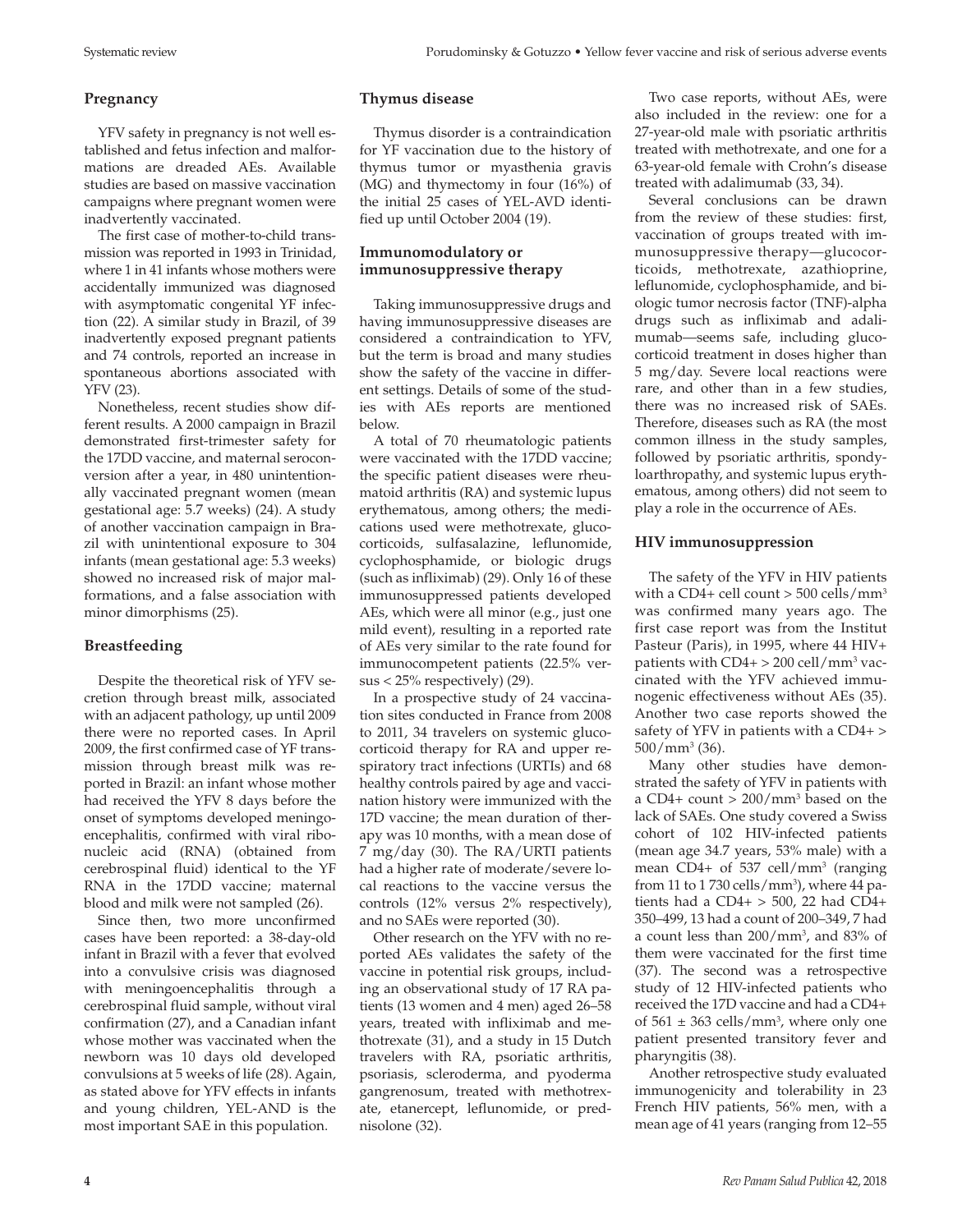years, with only one 12-year-old minor), and a mean CD4+ of 549 cells/mm3 , with only one patient with CD4+ < 200 cells. Mild AEs were described in four patients, but there were no SAEs (39).

In an important Cochrane review of three cohort studies, including the ones mentioned above, where the quality of the studies was described as "low" to "very low," and the small sample size limited the conclusions that could be drawn, the YFV was found to be potentially safe in HIV-infected patients, as none of the studies reported SAEs (40).

In a 2008 cross-sectional study of 114 HIV-vaccinated adults from Brazil in which seven adult patients received the YFV, and two had a CD4+ < 200 cells/ mm3 , with no reported AEs, the YFV was shown to be safe even with a low CD4+ count (41).

One study reported mortality in a 53-year-old male HIV patient with a CD4+ count of 108 cells/mm3 who presented myeloencephalitis after vaccination and died (42).

HIV prevalence is high in many countries where YF is endemic, and there is an increase in HIV-infected people traveling to endemic countries. Various studies have shown that the YFV is safe in HIV patients with a low viral load and a CD4+ count > 200 cells/mm3 and might even be safe in patients with < 200 cells/mm<sup>3</sup>.

### **Transplant**

Although transplant is found as a contraindication for the YFV in CDC guidelines, many studies show that the YFV can be safe post-transplant. The YFV vaccine should be deferred in patients with a medical history of transplant until their immune system recovers.

**Solid organ.** No AEs or SAEs were reported in 19 patients (11 men and 8 women, mean age  $45.6 \pm 13.6$  years) with a solid organ transplant (14 kidney, 3 heart, and 2 liver) who received the YFV while on immunosuppressive therapy with various drugs (azathioprine, cyclosporine, deflazacort, mycophenolate, prednisone, sirolimus, and tacrolimus) (43).

In addition, a 55-year-old who underwent a renal transplant 19 years before vaccination, received cyclosporin and mycophenolic acid, and was prophylactically treated with intravenous immunoglobulin, did not present SAEs (44).

**Hematopoietic stem cell.** Data on the safety and immunogenicity of live virus vaccines in hematopoietic stem cell transplant patients are limited, and the information available is based on case reports.

One of the first case reports was for a male patient with myeloma immunoglobulin G (IgG) lambda (in 1998) who received chemotherapy (with vincristine, adriamycin, and daunorubicin, followed by melphalan), and, later, a human leukocyte antigen (HLA)-compatible transplant (in 1999), going into remission. In 2002, after two years without immunosuppressive therapy, he received the YFV without AEs and had a good response (45).

The second case report, and the first for a patient older than 60 years, was for a 62-year-old patient who had an allogeneic bone marrow transplant due to chronic myelogenous leukemia nine years before his uneventful immunization with YFV (in 2005), and was being treated at the time with glucosamine and inhaled fluticasone (46).

The third case report was for a 39-yearold male patient with a history of ablative suppression of stem cell in acute myelogenous leukemia who initiated chemotherapy seven days after the YFV (in 2011). There was no AE and the viremia diminished after some time (47).

### **Multiple sclerosis**

A small study showed an increase in the exacerbation of multiple sclerosis in seven patients who received the 17D substrain 17D-204, with a risk of 8.57 compared to 0.67 in the period before the vaccination (48). However, this could be associated with other factors of the disease, so conclusions cannot be drawn.

# **Hypersensitivity to egg antigens**

Egg allergy affected up to 2.5% of children and 0.1% of adults in European and American studies, and 5% to 30% in South America (49). Therefore, the amount of ovalbumin in YFV is a theoretical concern in patients with egg allergy that require the vaccine.

One study measured the content of ovalbumin in the U.S. YFV, which was higher than the safest approved value in vaccinated patients with an egg allergy (50). However, three studies evaluated successful desensitization processes in

eight patients with egg allergy, without AEs (49).

Interestingly, a protective response was found in a Dutch study, with 0.1 ml of intradermic YFV (20% of the dose) in egg allergy patients causing only local wheals and no AEs (51).

# **DISCUSSION**

YEL-AND can be seen as the most important SAE in infants (including during breastfeeding) and in the elderly. However, in other risk groups, few SAEs were reported, so conclusions about the most common SAEs cannot be drawn. Although some studies referred to cases with certain types of SAEs, they were not associated with the risk factors reviewed here.

# **Causality**

When looking for causes of AEs, identification of different factors is sought. Globally, YFV AEs have not been related to a specific vaccine lot, with the exception of the abovementioned Peruvian vaccination campaign, in Ica, where five cases occurred with the same YFV lot (5).

Another factor could be the dose used in the vaccines. In a randomized, double-blinded, clinical trial, in which different doses of the vaccine were used, only one minor AE (local pain) was reported, and it was significantly correlated with a higher dose (52). In two Brazilian studies (in 1999 and 2009) in which 17DD vaccines erroneously given in higher doses (25 times and 10 times the normal dose respectively) were injected in a total of 63 patients (14 and 49 respectively), mostly adults, of both sexes, did not report an increase in major AEs; only one suspected YEL-AVD case occurred (in a 6-year-old girl, who had spontaneous resolution) (53, 54).

# **Study limitations**

Notwithstanding the evidence found in this systematic review, firm conclusions about YFV risk, AEs, or SAEs cannot be drawn due to the observational methodology of the included studies and the lack of power of one of the clinical trials.

# **New risk factors**

A previous review of research on YFV, AEs, and SAEs showed increased incidence in YEL-AVD cases and death in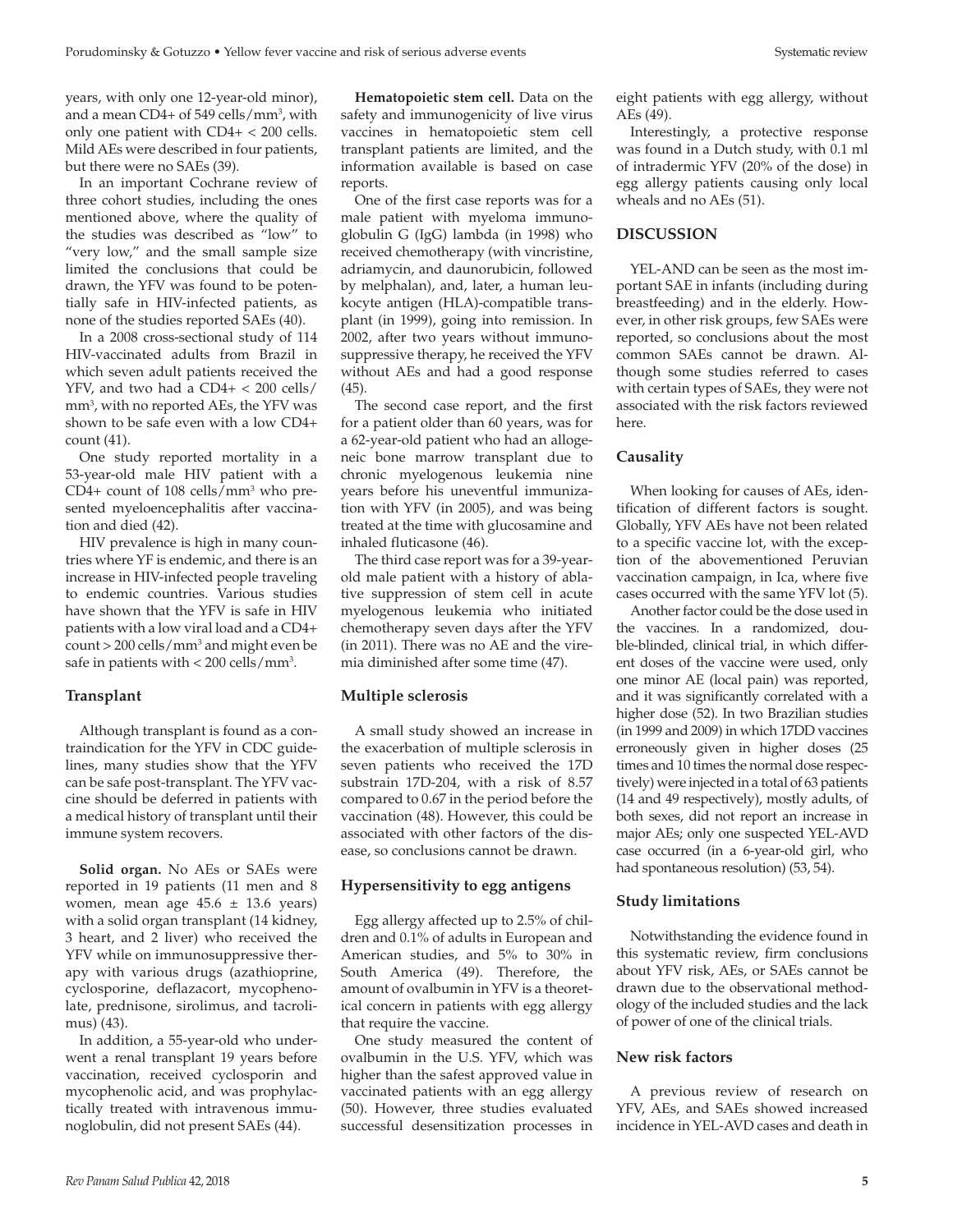women aged 19 to 34 years (55). An analysis from the U.S. VAERS also revealed that AEs were more common in women (61%) (56). However, the data are still preliminary and require evaluation of the cofactors and causalities.

Another possible risk might be associated with genetic alterations, as seen with another virus from the Flaviviridae family, the West Nile virus (3). A fatal case report on YEL-AVD in a 64-year-old male patient in the United States identified chemokines receptor CCR5 and its ligand RANTES (regulated on activation normal T cell expressed and secreted) polymorphism. Further studies might clarify its relevance (57).

### **Future directions: new diagnostic methods**

A common problem in many of the studies evaluated in this review was the lack of documentation for all patients in the study sample, especially those who participated in massive immunization campaigns. Lost patients, along with symptoms wrongly associated with other pathologies, mean the loss of AE reports, which are crucial for the development of a vaccine safety profile.

One study evaluated the use of telemedicine to report AEs through the "TeleWatch" program. The results were

- 1. Beck AS, Barrett AD. Current status and future prospects of yellow fever vaccines. Expert Rev Vaccines. 2015;14(11):1479–92. doi: 10.1586/14760584.2015.1083430.
- 2. World Health Organization. Yellow fever fact sheet [Internet]. Geneva: WHO; 2016 [updated March 2018]. Available from: [http://www.who.int/mediacentre/](http://www.who.int/mediacentre/factsheets/fs100/en/) [factsheets/fs100/en/](http://www.who.int/mediacentre/factsheets/fs100/en/) Accessed on 3 April 2018.
- 3. Barnett ED. Yellow fever: epidemiology and prevention. Clin Infect Dis. 2007;44(6):850–6. doi: 10.1086/511869.
- 4. Engel AR, Vasconcelos PF, McArthur MA, Barrett AD. Characterization of a viscerotropic yellow fever vaccine variant from a patient in Brazil. Vaccine. 2006;24(15):2803– 9. doi: 10.1016/j.vaccine.2006.01.009.
- 5. Whittembury A, Ramirez G, Hernández H, Ropero AM, Waterman S, Ticona M, et al. Viscerotropic disease following yellow fever vaccination in Peru. Vaccine. 2009;27(43):5974–81. doi: 10.1016/j.vaccine. 2009.07.082.
- 6. Breugelmans JG, Lewis RF, Agbenu E, Veit O, Jackson D, Domingo C, et al. Adverse events following yellow fever preventive vaccination campaigns in eight African

encouraging, with symptoms reports suggesting AEs. Despite the lack of a control group, the study shows a new direction in the report of complications (58).

#### **Conclusions**

YFV safety has been confirmed in many studies, and the millions of vaccines that have been disseminated worldwide, without AEs, are proof of that. When AEs are seen, they are usually the result of a first-time dose rather than a booster, and occur mainly in risk groups.

In this review, several population groups at risk of developing AEs were evaluated, and the YFV was safe in most of them. Data for the first dose in the elderly were conflicting—some showing AEs and some showing benefits—so precaution and case-by-case decision-making on the use of YFV in this population group are advised. The same precautions are warranted in infants 6–9 months old, and the vaccine is contraindicated in children less than 6 months old. In pregnancy studies, the vaccine seems safe in the first trimester, and probably throughout gestation, as it is not associated with increased malformations, as opposed to YFV during breastfeeding, which continues to be controversial.

YFV seems safe in those with various immunosuppressive diseases and/

#### **REFERENCES**

countries from 2007 to 2010. Vaccine. 2013;31(14):1819–29. doi: 10.1016/j.vaccine. 2013.01.054.

- 7. Miyaji KT, Luiz AM, Lara AN, do Socorro Souza Chaves T, Piorelli R de O, Lopes MH, et al. Active assessment of adverse events following yellow fever vaccination of persons aged 60 years and more. Hum Vaccin Immunother. 2013;9(2):277–82. doi: 10.4161/hv.22714.
- 8. World Health Organization. Vaccines and vaccination against yellow fever: WHO Position Paper, June 2013recommendations. Vaccine. 2014;33(1): 76–7. doi: 10.1016/j.vaccine.2014.05.040.
- 9. Gotuzzo E, Yactayo S, Córdova E. Efficacy and duration of immunity after yellow fever vaccination: systematic review on the need for a booster every 10 years. Am J Trop Med Hyg. 2013;89(3):434–44. doi: 10.4269/ajtmh.13-0264.
- 10. Staples JE, Bocchini JA Jr, Rubin L, Fischer M; Centers for Disease Control and Prevention (CDC). Yellow fever vaccine booster doses: recommendations of the Advisory Committee on Immunization Practices, 2015. MMWR Morb Mortal Wkly Rep. 2015;64(23):647–50. PMID: 26086636.

or taking immunomodulatory or immunosuppressive therapies, as well as in solid organ and hematopoietic stem cell transplants, although in stem cell transplants a booster dose should only be applied after immunity is recovered. HIV-infected patients with a CD4+ count higher than 200 cells/mm3 do not have an increased risk of AEs, and some studies show YFV might be safe even with lower immunity. Vaccination protocols for those with hypersensitivity to egg antigens seem to provide a safe way to immunize these patients.

Most AE reports related to YFV in highrisk populations come from small groups of exposed patients (usually inadvertently exposed patients), and these small samples, added to underreporting and the low quality of the studies included in this systematic review, limited the analysis of AEs and SAEs. Therefore, case-bycase decision-making should be used to determine if the benefit of YF vaccination in high-risk patients outweighs the risks.

**Conflicts of interest.** None.

**Disclaimer.** Authors hold sole responsibility for the views expressed in the manuscript, which may not necessarily reflect the opinion or policy of the *RPSP/ PAJPH* or the Pan American Health Organization (PAHO).

- 11. World Health Organization. The yellow fever outbreak in Angola and Democratic Republic of the Congo ends [news release]. 14 Feb. WHO: Geneva; 2017. Available from: [http://www.aho.afro.who.int/en/](http://www.aho.afro.who.int/en/news/5941/yellow-fever-outbreak-angola-and-democratic-republic-congo-ends) [news/5941/yellow-fever-outbreak](http://www.aho.afro.who.int/en/news/5941/yellow-fever-outbreak-angola-and-democratic-republic-congo-ends)[angola-and-democratic-republic-congo](http://www.aho.afro.who.int/en/news/5941/yellow-fever-outbreak-angola-and-democratic-republic-congo-ends)[ends](http://www.aho.afro.who.int/en/news/5941/yellow-fever-outbreak-angola-and-democratic-republic-congo-ends) Accessed on 10 August 2017.
- 12. Secretaria de Estado de Saúde de Minas Gerais (BR). Informe epidemiológico da febre amarela [news release]. 12 Apr. Belo Horizonte: SES-MG; 2017. Available from: [http://www.saude.mg.gov.br/compo](http://www.saude.mg.gov.br/component/gmg/story/9282-informe-)[nent/gmg/story/9282-informe](http://www.saude.mg.gov.br/component/gmg/story/9282-informe-)epidemiologico-da-febre-amarela-12-04
- 13. Martin M, Weld LH, Tsai TF, Mootrey GT, Chen RT, Niu M, et al. Advanced age a risk factor for illness temporally associated with yellow fever vaccination. Emerg Infect Dis. 2001;7(6):945–51. doi: 10.3201/ eid0706.010605.
- 14. Khromava AY, Eidex RB, Weld LH, Kohl KS, Bradshaw RD, Chen RT, et al. Yellow fever vaccine: an updated assessment of advanced age as a risk factor for serious adverse events. Vaccine. 2005;23(25): 3256–63. doi: 10.1016/j.vaccine.2005. 01.089.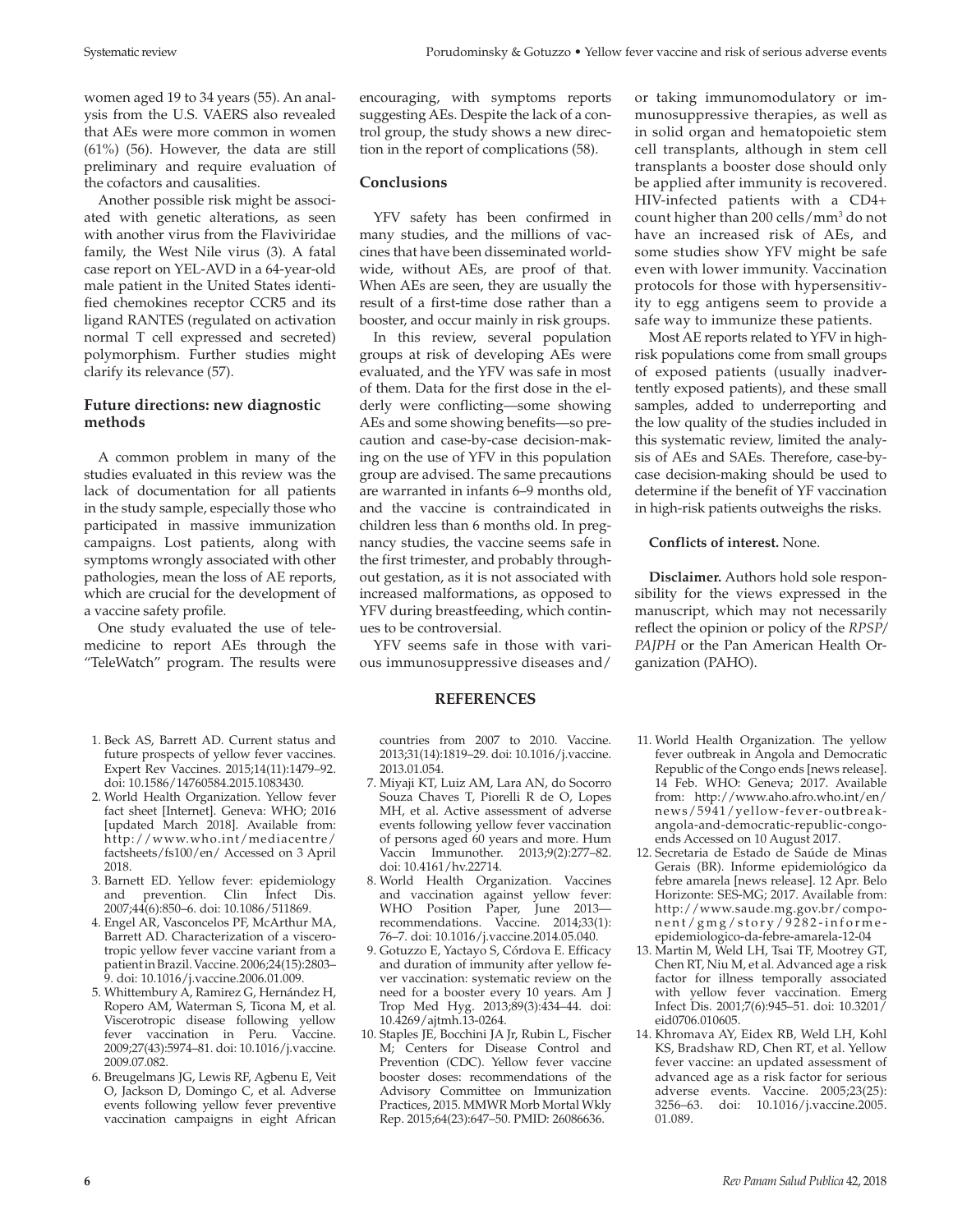- 15. Lawrence GL, Burgess MA, Kass RB. Agerelated risk of adverse events following yellow fever vaccination in Australia. Commun Dis Intell Q Rep. 2004;28(2):244– 8. PMID: 15460963.
- 16. Rafferty E, Duclos P, Yactayo S, Schuster M. Risk of yellow fever vaccine-associated viscerotropic disease among the elderly: a systematic review. Vaccine. 2013;31(49): 5798–805. doi: 10.1016/j.vaccine.2013.09.030.
- 17. Roukens AH, Soonawala D, Joosten SA, de Visser AW, Jiang X, Dirksen K, et al. Elderly subjects have a delayed antibody response and prolonged viraemia following yellow fever vaccination: a prospective controlled cohort study. PLoS One. 2011;6(12):e27753. doi: 10.1371/journal. pone.0027753.
- 18. Tanizaki R, Ujiie M, Hori N, Kanagawa S, Kutsuna S, Takeshita N. Comparative study of adverse events after yellow fever vaccination between elderly and nonelderly travellers: questionnaire survey in Japan over a 1-year period. J Travel Med. 2016;23(3):1–6. doi: 10.1093/jtm/taw012.
- 19. Marfin AA, Eidex RSB, Kozarsky PE, Cetron MS. Yellow fever and Japanese encephalitis vaccines: indications and complications. Infect Dis Clin North Am. 2005; 19(1):151–68. doi: 10.1016/j.idc.2004.11.004.
- 20. Belmusto-Worn VE, Sanchez JL, McCarthy K, Nichols R, Bautista CT, Magill AJ, et al. Randomized, double-blind, phase III, pivotal field trial of the comparative immunogenicity, safety, and tolerability of two yellow fever 17D vaccines (Arilvax and YF-VAX) in healthy infants and children in Peru. Am J Trop Med Hyg. 2005;72(2): 189–97. PMID: 15741556.
- 21. Collaborative Group for Studies of Yellow Fever Vaccine. A randomised double-blind clinical trial of two yellow fever vaccines prepared with substrains 17DD and 17D-213/77 in children nine–23 months old. Mem Inst Oswaldo Cruz. 2015;110(6): 771–80. doi: 10.1590/0074-02760150176.
- 22. Tsai TF, Paul R, Lynberg MC, Letson GW. Congenital yellow fever virus infection after immunization in pregnancy. J Infect Dis. 1993;168(6):1520–3. PMID: 8245539.
- 23. Nishioka Sde A, Nunes-Araújo FR, Pires WP, Silva FA, Costa HL. Yellow fever vaccination during pregnancy and spontaneous abortion: a case-control study. Trop Med Int Health. 1998;3(1):29–33. doi: 10.1046/j.1365-3156.1998.00164.x.
- 24. Suzano CES, Amaral E, Sato HK, Papaiordanou PM; Campinas Group on Yellow Fever Immunization during Pregnancy. The effects of yellow fever immunization (17DD) inadvertently used in early pregnancy during a mass campaign in Brazil. Vaccine. 2006;24(9):1421–6. doi: 10.1016/j.vaccine.2005.09.033.
- 25. Cavalcanti DP, Salomão MA, Lopez-Camelo J, Pessoto MA, Campinas Group on Yellow Fever Immunization during Pregnancy. Early exposure to yellow fever vaccine during pregnancy. Trop Med Int Health. 2007;12(7):833–7. doi: 10.1111/ j.1365-3156.2007.01851.x.
- 26. Centers for Disease Control and Prevention (CDC). Transmission of yellow fever vaccine virus through

breast-feeding—Brazil, 2009. MMWR Morb Mortal Wkly Rep. 2010;59(5):130–2. PMID: 20150888.

- 27. Traiber C, Coelho-Amaral P, Ritter VR, Winge A. Infant meningoencephalitis probably caused by yellow fever vaccine virus transmitted via breastmilk. J Pediatr (Rio J). 2011;87(3):269–72. doi:10.2223/ JPED.2067.
- 28. Kuhn S, Twele-Montecinos L, MacDonald J, Webster P, Law B. Case report: probable transmission of vaccine strain of yellow fever virus to an infant via breast milk. CMAJ. 2011;183(4):E243–5. doi: 10.1503/ cmaj.100619.
- 29. Mota LM, Oliveira AC, Lima RA, Santos-Neto LL, Tauil PL. Vacinação contra febre amarela em pacientes com diagnósticos de doenças reumáticas, em uso de imunossupressores. Rev Soc Bras Med Trop. 2009;42(1):23–7. doi: 10.1590/S0037-86822 009000100006.
- 30. Kernéis S, Launay O, Ancelle T, Iordache L, Naneix-Laroche V, Méchaï F, et al. Safety and immunogenicity of yellow fever 17D vaccine in adults receiving systemic corticosteroid therapy: an observational cohort study. Arthritis Care Res (Hoboken). 2013;65(9):1522–8. doi: 10.1002/acr.22021.
- 31. Scheinberg M, Guedes-Barbosa LS, Mangueira C, Rosseto EA, Mota L, Oliveira AC, et al. Yellow fever revaccination during infliximab therapy. Arthritis Care Res (Hoboken). 2010;62(6):896–8. doi: 10.1002/acr.20045.
- 32. Wieten RW, Jonker EF, Pieren DK, Hodiamont CJ, van Thiel PP, van Gorp EC, et al. Comparison of the PRNT and an immune fluorescence assay in yellow fever vaccinees receiving immunosuppressive medication. Vaccine. 2016;34(10):1247–51. doi: 10.1016/j.vaccine.2016.01.037.
- 33. Nash ER, Brand M, Chalkias S. Yellow fever vaccination of a primary vaccinee during adalimumab therapy. J Travel Med. 2015;22(4):279–81. doi: 10.1111/jtm.12209.
- 34. Stuhec M. Yellow fever vaccine used in a psoriatic arthritis patient treated with methotrexate: a case report. Acta Dermatovenerol Alp Pannonica Adriat. 2014;23(3):63–4. doi: 10.15570/actaapa. 2014.15.
- 35. Ericsson CD. Selected abstracts from papers presented at the Fourth International Conference on Travel Medicine, Acapulco, Mexico, April 23–27, 1995. J Travel Med. 2(2): 145. doi: 10.1111/j.1708-8305.1995.tb00640.x.
- 36. Receveur MC, Thiébaut R, Vedy S, Malvy D, Mercié P, Bras ML. Yellow fever vaccination of human immunodeficiency virus-infected patients: report of 2 cases. Clin Infect Dis. 2000;31(3):E7–8. doi: 10.1086/314031.
- 37. Veit O, Niedrig M, Chapuis-Taillard C, Cavassini M, Mossdorf E, Schmid P, et al. Immunogenicity and safety of yellow fever vaccination for 102 HIV-infected patients. Clin Infect Dis. 2009;48(5):659–66. doi: 10.1086/597006.
- 38. Tattevin P, Depatureaux AG, Chapplain JM, Dupont M, Souala F, Arvieux C, et al. Yellow fever vaccine is safe and effective in HIV-infected patients. AIDS. 2004; 18(5):825–7. PMID: 15075524.
- 39. Pistone T, Verdière CH, Receveur MC, Ezzedine K, Lafon ME, Malvy D. Immunogenicity and tolerability of yellow fever vaccination in 23 French HIV-infected patients. Curr HIV Res. 2010;8(6):461–6. doi: 10.2174/157016210793499277.
- 40. Barte H, Horvath TH, Rutherford GW. Yellow fever vaccine for patients with HIV infection. Cochrane Database Syst Rev. 2014;(1):CD010929. doi: 10.1002/14651858. CD010929.pub2.
- 41. Ho YL, Enohata T, Lopes MH, De Sousa Dos Santos S. Vaccination in Brazilian HIVinfected adults: a cross-sectional study. AIDS Patient Care STDS. 2008;22(1):65–70. doi: 10.1089/apc.2007.0059.
- 42. Kengsakul K, Sathirapongsasuti K, Punyagupta S. Fatal myeloencephalitis following yellow fever vaccination in a case with HIV infection. J Med Assoc Thai. 2002;(85):131–4. PMID: 12075714.
- 43. Azevedo LS, Lasmar EP, Contieri FL, Boin I, Percegona L, Saber LT, et al. Yellow fever vaccination in organ transplanted patients: is it safe? A multicenter study. Transpl Infect Dis. 2012;14(3): 237–41. doi: 10.1111/j.1399-3062.2011. 00686.x.
- 44. Slifka MK, Hammarlund E, Lewis MW, Poore EA, Hanifin JM, Marr KA, et al. Antiviral immune response after live yellow fever vaccination of a kidney transplant recipient treated with IVIG. Transplantation. 2013;95(9):e59–61. doi: 10.1097/TP.0b013e 31828c6d9e.
- 45. Gowda R, Cartwright K, Bremner JA, Green ST. Yellow fever vaccine: a successful vaccination of an immunocompromised patient. Eur J Haematol. 2004;72(4): 299–301. doi: 10.1111/j.1600-0609.2004. 00218.x.
- 46. Yax JA, Farnon EC, Cary Engleberg N. Successful immunization of an allogeneic bone marrow transplant recipient with live, attenuated yellow fever vaccine. J Travel Med. 2009;16(5):365–7. doi: 10.1111/ j.1708-8305.2009.00336.x.
- 47. Avelino-Silva VI, Leal FE, Sabino EC, Nishiya AS, da Silva Freire M, Blumm F, et al. Yellow fever vaccine viremia following ablative BM suppression in AML. Bone Marrow Transplant. 2013;48(7):1008–9. doi: 10.1038/bmt.2012.277.
- 48. Farez MF, Correale J. Yellow fever vaccination and increased relapse rate in travelers with multiple sclerosis. Arch Neurol. 2011; 68(10):1267–71. doi: 10.1001/archneurol. 2011.131.
- 49. Rutkowski K, Ewan PW, Nasser SM. Administration of yellow fever vaccine in patients with egg allergy. Int Arch Allergy Immunol. 2013;161(3):274–8. doi: 10.1159/ 000346350.
- 50. Smith D, Wong P, Gomez R, White K. Ovalbumin content in the yellow fever vaccine. J Allergy Clin Immunol Pract. 2015;3(5):794–5. doi: 10.1016/j.jaip.2015. 03.011.
- 51. Roukens AH, Vossen AC, van Dissel JT, Visser LG. Reduced intradermal test dose of yellow fever vaccine induces protective immunity in individuals with egg allergy. Vaccine. 2009;27(18):2408–9. doi: 10.1016/j. vaccine.2009.02.049.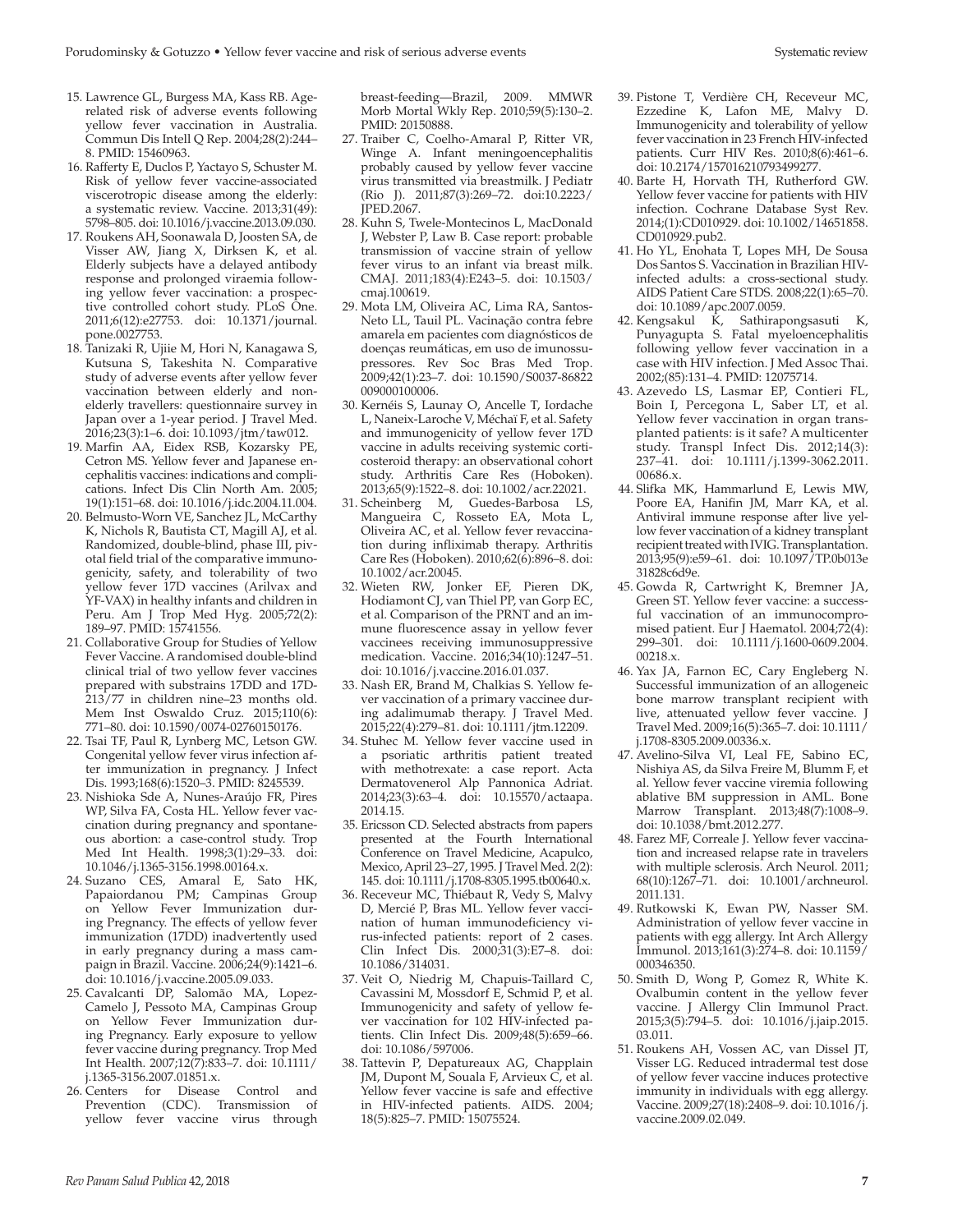- 52. Martins RM, Maia Mde L, Farias RH, Camacho LA, Freire MS, Galler R, et al. 17DD yellow fever vaccine: a double blind, randomized clinical trial of immunogenicity and safety on a dose-response study. Hum Vaccin Immunother. 2013;9(4):879–88. doi: 10.4161/hv.22982.
- 53. Rabello A, Orsini M, Disch J, Marcial T, Leal Mda L, Freire Mda S, et al. Low frequency of side effects following an incidental 25 times concentrated dose of yellow fever vaccine. Rev Soc Bras Med Trop. 2002;35(2):177–80. doi: 10.1590/ S0037-86822002000200008.
- 54. Carneiro M, Lara Bda S, Schimidt B, Gais L. Superdosagem da vacina 17DD contra febre amarela, em uma regio do sul do

Systematic review Porudominsky & Gotuzzo • Yellow fever vaccine and risk of serious adverse events

Brasil. Rev Soc Bras Med Trop. 2011; 44(2):252–3. doi: 10.1590/S0037-86822011 000200025.

- 55. Seligman SJ. Yellow fever virus vaccine-associated deaths in young women. Emerg Infect Dis. 2011;17(10):1891–3. doi: 10.3201/eid1710.101789.
- 56. Klein SL, Marriott I, Fish EN. Sex-based differences in immune function and responses to vaccination. Trans R Soc Trop Med Hyg. 2015;109(1):9–15. doi: 10.1093/ trstmh/tru167.
- 57. Pulendran B, Miller J, Querec TD, Akondy R, Moseley N, Laur O, et al. Case of yellow fever vaccine–associated viscerotropic disease with prolonged viremia, robust adaptive immune responses, and polymorphisms

in CCR5 and RANTES genes. J Infect Dis. 2008;198(4):500–7. doi: 10.1086/590187.

58. Durbin AP, Setse R, Omer SB, Palmer JG, Spaeder JA, Baker J, et al. Monitoring adverse events following yellow fever vaccination using an integrated telephone and Internet-based system. Vaccine. 2009; 27(44):6143–7. doi: 10.1016/j.vaccine.2009. 08.024.

Manuscript submitted 16 May 2017. Revised version accepted for publication on 11 August 2017.

**Vacuna antiamarílica y riesgo de eventos adversos graves: revisión sistemática**

**RESUMEN** *Objetivos.* Evaluar las contraindicaciones y precauciones en relación con la vacuna antiamarílica en los grupos de riesgo.

*Métodos.* Se realizó una revisión bibliográfica mediante una búsqueda de los términos "yellow fever vaccine" [vacuna antiamarílica] y "adverse events" [eventos adversos] en PubMed; se encontraron 207 estudios, 43 de los cuales cumplían los criterios de inclusión para formar parte de la revisión sistemática.

*Resultados.* Los resultados de la primera dosis de la vacuna antiamarílica en adultos mayores fueron contradictorios: en algunos se observaron eventos adversos y en otros, beneficios. Por lo tanto, se recomienda precaución y que la decisión de suministrar la vacuna a este grupo se tome caso por caso. Las mismas precauciones se justifican en los lactantes de 6 a 8 meses; se considera contraindicada en los menores de 6 meses y segura en los mayores de 9 meses. La vacuna antiamarílica parece segura en el primer trimestre del embarazo y probablemente durante toda la gestación, pues no se asoció con un aumento de malformaciones. Durante la lactancia, su uso también es controvertido. Parece segura en personas con tratamiento inmunomodulador o inmunosupresor, personas con enfermedades inmunosupresoras y pacientes con trasplante de visceras macizas y células madre hematopoyéticas; sin embargo, en los trasplantes de células madre solo se debe aplicar una dosis de refuerzo una vez que se recupere la inmunidad. En los pacientes con infección por el VIH con un recuento de células CD4+ superior a 200 células/mm<sup>3</sup> no se produjo un aumento del riesgo de eventos adversos por la vacuna antiamarílica. Los protocolos de vacunación contra la alergia al huevo parecen proporcionar una forma segura de vacunar a estos pacientes.

*Conclusiones.* La seguridad de la vacuna antiamarílica se ha confirmado sobre la base de muchas campañas de vacunación y múltiples estudios. Los eventos adversos parecen ser más frecuentes después de la dosis inicial, principalmente en los grupos de riesgo. No obstante, en esta revisión se evaluó la vacuna antiamarílica en varios grupos de riesgo y se encontró que es segura en la mayoría de ellos.

**Palabras clave** Fiebre amarilla; vacuna contra la fiebre amarilla; efectos colaterales y reacciones adversas relacionados con medicamentos; grupos de riesgo; revisión sistematica.